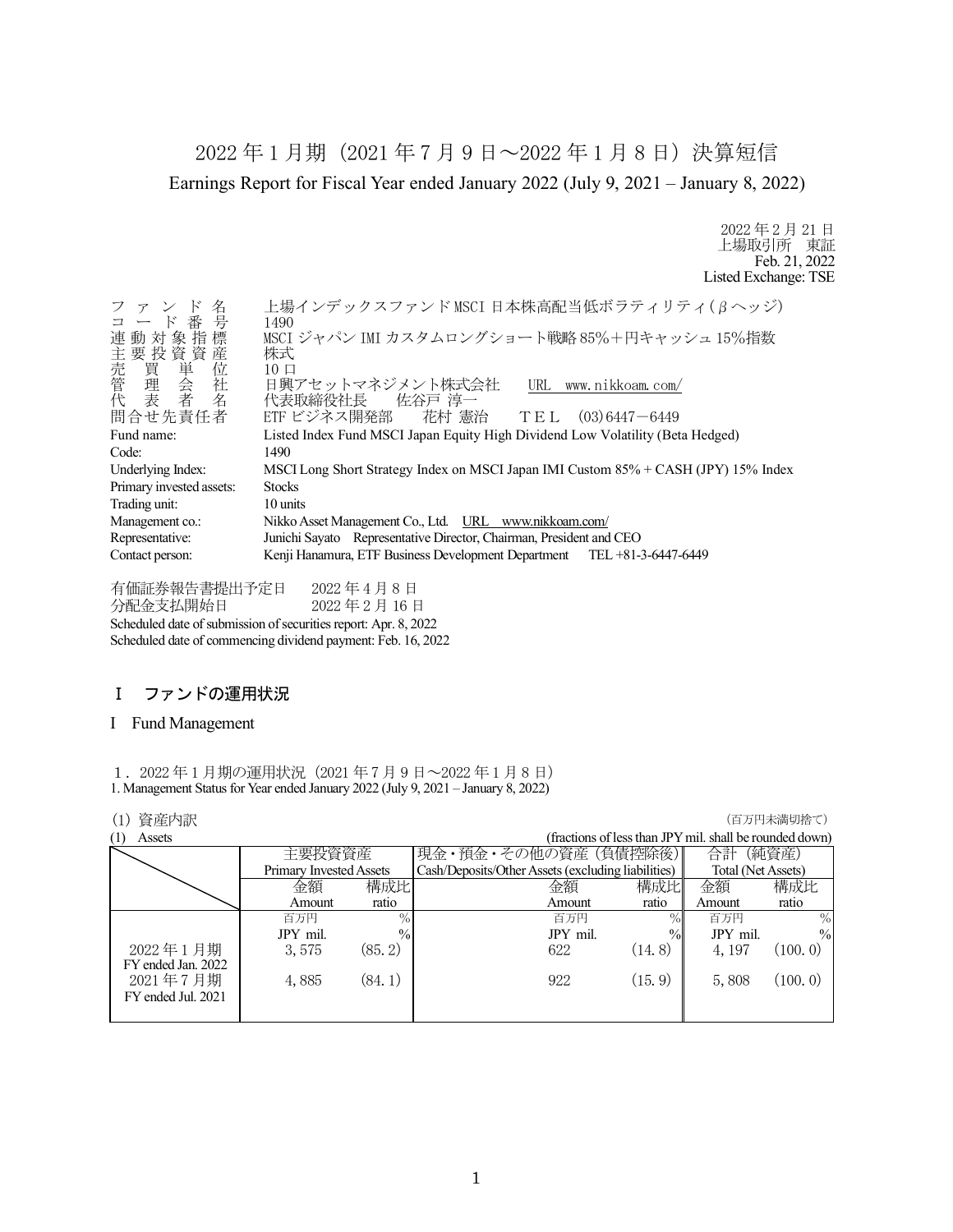#### (2) 設定・解約実績

#### (2) Creation and Redemption

|                                                      | 前特定期間末発行済口数<br>No. of Issued Units at End of<br>Previous Fiscal Period | 設定口数<br>No. of Units<br>Created<br>(②) | 解約口数<br>No. of Units<br>Redeemed<br>(③) | 当特定期間末発行済口数<br>No. of Issued Units at End of<br><b>Fiscal Period</b><br>$(①+②-③)$ |
|------------------------------------------------------|------------------------------------------------------------------------|----------------------------------------|-----------------------------------------|-----------------------------------------------------------------------------------|
|                                                      | 千口                                                                     | 千口                                     | 千口                                      | 千口                                                                                |
|                                                      | '000 units                                                             | '000 units                             | '000 units                              | '000 units                                                                        |
| 2022年1月期                                             | 759                                                                    | 78                                     | 274                                     | 563                                                                               |
| FY ended Jan. 2022<br>2021年7月期<br>FY ended Jul. 2021 | 782                                                                    | 125                                    | 148                                     | 759                                                                               |

#### (3) 基準価額

(3) Net Asset Value

|                                                      | 総資産<br>Total Assets<br>$\circledcirc$ | 負債<br>Liabilities<br>(②) | 純資産<br>Net Assets<br>$(\textcircled{3}(\textcircled{1}-\textcircled{2}))$ | 10 口当たり基準価額<br>((3)当特定期間末発行済口数)<br>$\times$ 10)<br>Net Asset Value per 10 units<br>$((\textcircled{3}/No. of Issued Units at End of Fiscal Period)\times10)$ |
|------------------------------------------------------|---------------------------------------|--------------------------|---------------------------------------------------------------------------|--------------------------------------------------------------------------------------------------------------------------------------------------------------|
|                                                      | 百万円                                   | 百万円                      | 百万円                                                                       | 円                                                                                                                                                            |
|                                                      | JPY mil.                              | JPY mil.                 | JPY mil.                                                                  | <b>JPY</b>                                                                                                                                                   |
| 2022年1月期                                             | 4,228                                 | 30                       | 4, 197                                                                    | 74, 430                                                                                                                                                      |
| FY ended Jan. 2022<br>2021年7月期<br>FY ended Jul. 2021 | 5,877                                 | 69                       | 5,808                                                                     | 76, 450                                                                                                                                                      |

### (4) 分配金

#### (4) Dividend Payment

|                                | 10 口当たり分配金<br>Dividend per 10 units |
|--------------------------------|-------------------------------------|
|                                | 円<br>JPY                            |
| 2022年1月期<br>FY ended Jan. 2022 | 114                                 |
| 2021年7月期<br>FY ended Jul. 2021 | 68                                  |

(注)分配金は売買単位当たりの金額

\*Dividend per Trading Unit

2.会計方針の変更

2. Change in Accounting Policies

① 会計基準等の改正に伴う変更 無

- ①Changes accompanying revision to accounting standards, etc. No ② ①以外の変更 無
- ②Changes other than those in ① No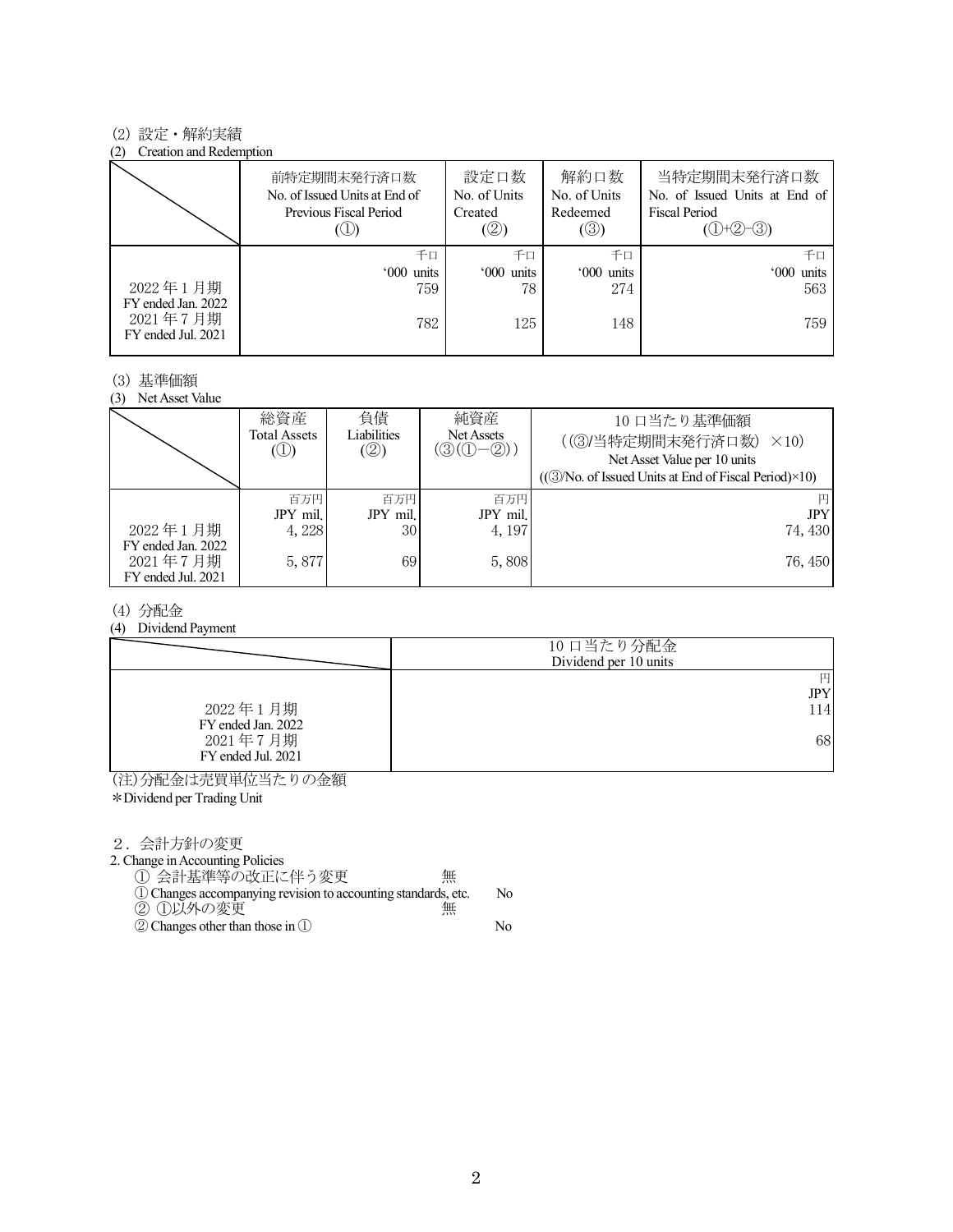# Ⅱ 財務諸表等 Financial Statements

# (1)貸借対照表 Balance Sheet

|                                                       |                                                         | (単位:円) (Unit:JPY)                                         |
|-------------------------------------------------------|---------------------------------------------------------|-----------------------------------------------------------|
|                                                       | 前期<br>2021年7月8日現在<br>Prior period<br>As of Jul. 8, 2021 | 当期<br>2022年1月8日現在<br>Present period<br>As of Jan. 8, 2022 |
| 資産の部 Assets                                           |                                                         |                                                           |
| 流動資産 Current assets                                   |                                                         |                                                           |
| コール・ローン Call loans                                    | 891, 530, 392                                           | 622, 022, 040                                             |
| 株式 Stocks                                             | 4, 885, 352, 140                                        | 3, 575, 583, 000                                          |
| 派生商品評価勘定 Derivative evaluation<br>account             | 89, 790, 600                                            |                                                           |
| 未収配当金 Accrued dividend receivable                     | 11, 252, 800                                            | 11, 829, 000                                              |
| 前払金 Advance payments                                  |                                                         | 18, 775, 000                                              |
| 流動資産合計 Total current assets                           | 5, 877, 925, 932                                        | 4, 228, 209, 040                                          |
| 資産合計 Total assets                                     | 5, 877, 925, 932                                        | 4, 228, 209, 040                                          |
| 負債の部 Liabilities                                      |                                                         |                                                           |
| 流動負債 Current liabilities                              |                                                         |                                                           |
| 派生商品評価勘定 Derivative evaluation<br>account             |                                                         | 15, 663, 000                                              |
| 前受金 Advances received                                 | 51, 156, 000                                            |                                                           |
| 未払収益分配金 Unpaid dividends                              | 5, 166, 198                                             | 6, 429, 315                                               |
| 未払受託者報酬 Trustee fee payable                           | 811, 319                                                | 636, 759                                                  |
| 未払委託者報酬 Investment trust<br>management fee payable    | 6, 490, 793                                             | 5, 094, 331                                               |
| 未払利息 Accrued interest expenses                        | 687                                                     | 56                                                        |
| その他未払費用 Other accrued expenses                        | 6, 162, 782                                             | 2,528,510                                                 |
| 流動負債合計 Total current liabilities                      | 69, 787, 779                                            | 30, 351, 971                                              |
| 負債合計 Total liabilities                                | 69, 787, 779                                            | 30, 351, 971                                              |
| 純資産の部 Net assets                                      |                                                         |                                                           |
| 元本等 Principal and other                               |                                                         |                                                           |
| 元本 Principal                                          | 7, 597, 350, 000                                        | 5, 639, 750, 000                                          |
| 剰余金 Surplus                                           |                                                         |                                                           |
| 期末剰余金又は期末欠損金(△)<br>Surplus (deficit) at end of period | $\triangle$ 1, 789, 211, 847                            | $\triangle$ 1, 441, 892, 931                              |
| (分配準備積立金)<br>Reserve for<br>distribution              | 1, 295, 530                                             | 216, 752                                                  |
| 元本等合計 Total principal and other                       | 5, 808, 138, 153                                        | 4, 197, 857, 069                                          |
| 純資産合計 Total net assets                                | 5, 808, 138, 153                                        | 4, 197, 857, 069                                          |
| 負債純資産合計 Total liabilities and net<br>assets           | 5, 877, 925, 932                                        | 4, 228, 209, 040                                          |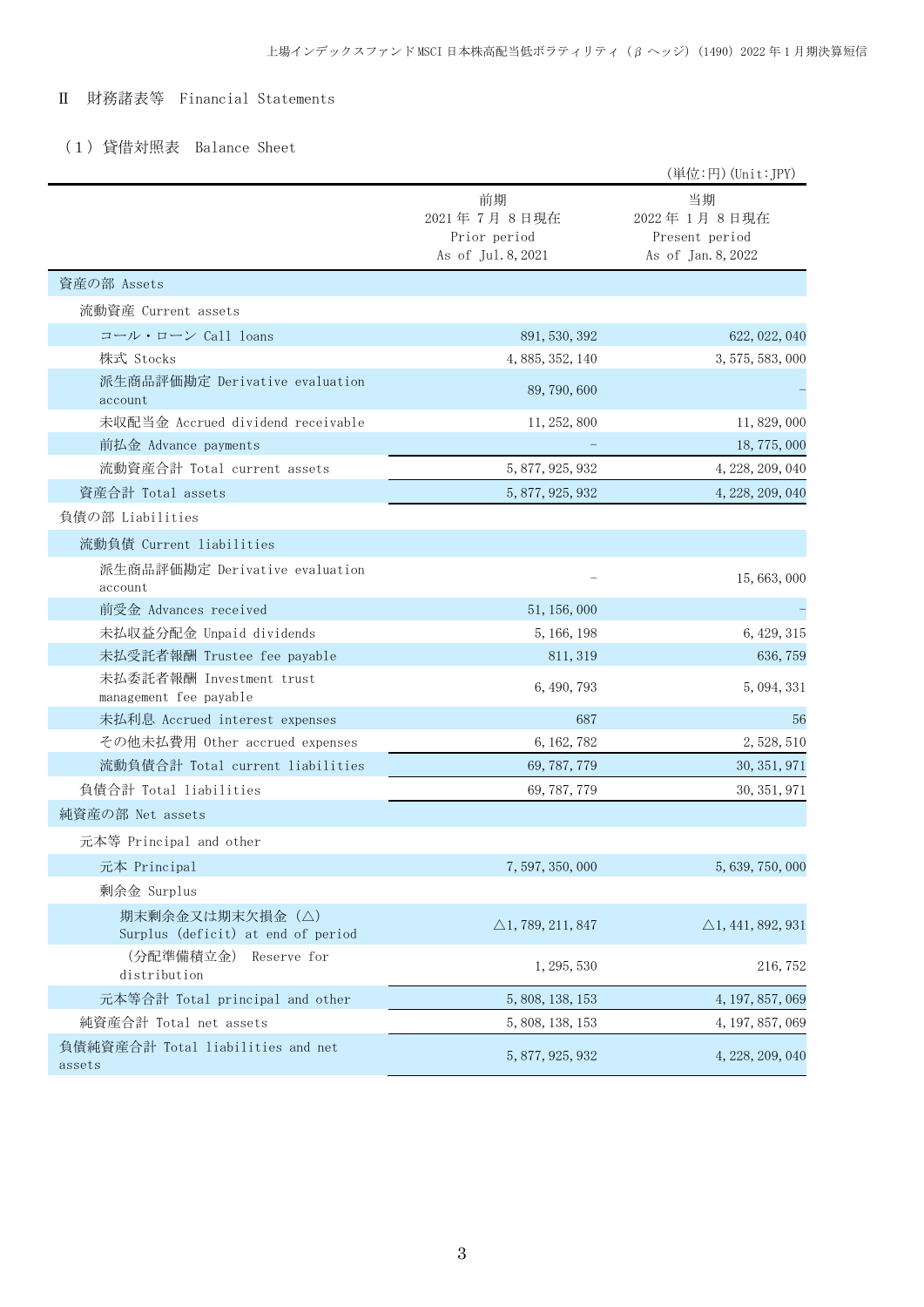|                                                                                                                           |                                                                                                | (単位:円) (Unit:JPY)                                                                                |
|---------------------------------------------------------------------------------------------------------------------------|------------------------------------------------------------------------------------------------|--------------------------------------------------------------------------------------------------|
|                                                                                                                           | 前期<br>2021年1月9日<br>自<br>至<br>2021年7月8日<br>Prior period<br>From Jan. 9, 2021<br>to Jul. 8, 2021 | 当期<br>2021年7月9日<br>目<br>2022年1月8日<br>至<br>Present period<br>From Jul. 9, 2021<br>to Jan. 8, 2022 |
| 営業収益 Operating revenue                                                                                                    |                                                                                                |                                                                                                  |
| 受取配当金 Dividends income                                                                                                    | 75, 048, 725                                                                                   | 64, 729, 040                                                                                     |
| 受取利息 Interest income                                                                                                      |                                                                                                | 77                                                                                               |
| 有価証券売買等損益 Profit and loss on<br>buying and selling of securities and other                                                | 253, 963, 740                                                                                  | 63, 720, 094                                                                                     |
| 派生商品取引等損益 Profit and loss on<br>dealing of derivatives                                                                    | $\triangle$ 234, 295, 150                                                                      | $\triangle$ 207, 586, 600                                                                        |
| その他収益 Other revenue                                                                                                       | 1,318                                                                                          | 206                                                                                              |
| 営業収益合計 Total operating revenue                                                                                            | 94, 718, 633                                                                                   | $\triangle$ 79, 137, 183                                                                         |
| 営業費用 Operating expenses                                                                                                   |                                                                                                |                                                                                                  |
| 支払利息 Interest expenses                                                                                                    | 32,586                                                                                         | 65, 182                                                                                          |
| 受託者報酬 Trustee fee                                                                                                         | 1,595,490                                                                                      | 1, 397, 361                                                                                      |
| 委託者報酬 Investment trust management fee                                                                                     | 12, 764, 414                                                                                   | 11, 179, 410                                                                                     |
| その他費用 Other expenses                                                                                                      | 2, 900, 893                                                                                    | 2, 540, 668                                                                                      |
| 営業費用合計 Total operating expenses                                                                                           | 17, 293, 383                                                                                   | 15, 182, 621                                                                                     |
| 営業利益又は営業損失 (△) Operating income<br>$(\text{loss})$                                                                        | 77, 425, 250                                                                                   | $\triangle$ 94, 319, 804                                                                         |
| 経常利益又は経常損失(△)<br>Ordinary income<br>$(\text{loss})$                                                                       | 77, 425, 250                                                                                   | $\triangle$ 94, 319, 804                                                                         |
| 当期純利益又は当期純損失 (△) Net income<br>$(\text{loss})$                                                                            | 77, 425, 250                                                                                   | $\triangle$ 94, 319, 804                                                                         |
| 一部解約に伴う当期純利益金額の分配額又は一部解<br>約に伴う当期純損失金額の分配額(△)<br>Distribution of net income (loss) from partial<br>redemptions            |                                                                                                |                                                                                                  |
| 期首剰余金又は期首欠損金 (△) Surplus<br>(deficit) at beginning of period                                                              | $\triangle$ 1, 863, 855, 769                                                                   | $\triangle$ 1, 789, 211, 847                                                                     |
| 剰余金増加額又は欠損金減少額 Increase in<br>surplus or decrease in deficit                                                              | 338, 886, 000                                                                                  | 685, 767, 150                                                                                    |
| 当期一部解約に伴う剰余金増加額又は欠損金減<br>少額 Increase in surplus or decrease in<br>deficit from partial redemptions                        | 338, 886, 000                                                                                  | 685, 767, 150                                                                                    |
| 当期追加信託に伴う剰余金増加額又は欠損金減<br>少額 Increase in surplus or decrease in<br>deficit from additional subscriptions for<br>the period |                                                                                                |                                                                                                  |
| 剰余金減少額又は欠損金増加額 Decrease in<br>surplus or increase in deficit                                                              | 285, 116, 400                                                                                  | 193, 502, 950                                                                                    |
| 当期一部解約に伴う剰余金減少額又は欠損金増<br>加額 Decrease in surplus or increase in<br>deficit from partial redemptions                        |                                                                                                |                                                                                                  |
| 当期追加信託に伴う剰余金減少額又は欠損金増<br>加額 Decrease in surplus or increase in<br>deficit from additional subscriptions for<br>the period | 285, 116, 400                                                                                  | 193, 502, 950                                                                                    |
| 分配金 Dividends                                                                                                             | 56, 550, 928                                                                                   | 50, 625, 480                                                                                     |
| 期末剰余金又は期末欠損金 (△)<br>Surplus<br>(deficit) at end of period                                                                 | $\triangle$ 1, 789, 211, 847                                                                   | $\triangle$ 1, 441, 892, 931                                                                     |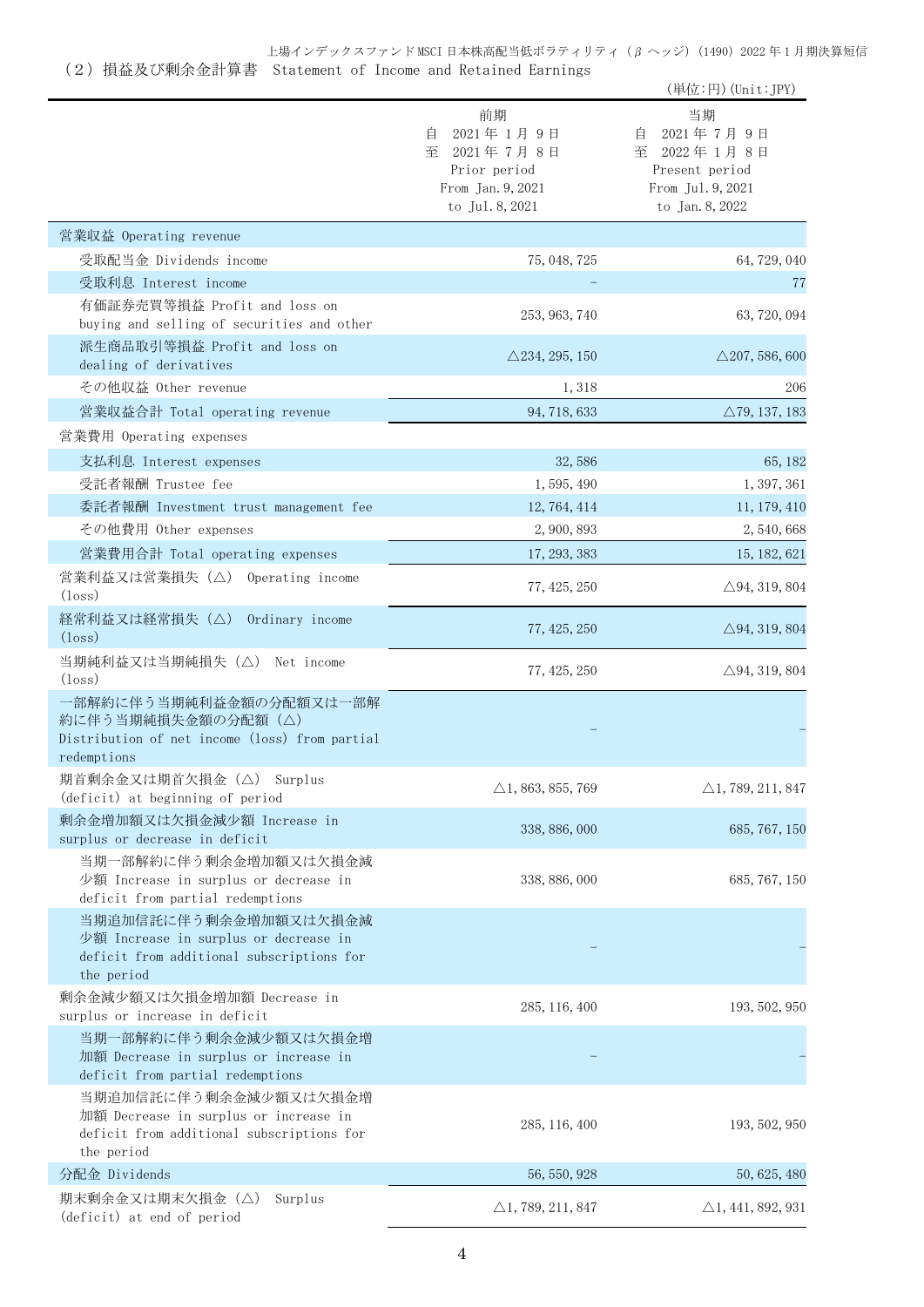(3)注記表

(重要な会計方針に係る事項に関する注記)

| 1. 有価証券の評価基準及び評価方法          | 株式は移動平均法に基づき、以下のとおり原則として時価で評価しております。  |
|-----------------------------|---------------------------------------|
|                             | (1)金融商品取引所等に上場されている有価証券               |
|                             | 金融商品取引所等に上場されている有価証券は、原則として金融商品取引所等にお |
|                             | ける計算期間末日の最終相場(外貨建証券の場合は計算期間末日において知りうる |
|                             | 直近の日の最終相場)で評価しております。                  |
|                             | (2) 金融商品取引所等に上場されていない有価証券             |
|                             | 当該有価証券については、原則として、日本証券業協会等発表の店頭売買参考統計 |
|                             | 値(平均値)等、金融商品取引業者、銀行等の提示する価額(ただし、売気配相場 |
|                             | は使用しない)又は価格提供会社の提供する価額のいずれかから入手した価額で評 |
|                             | 価しております。                              |
|                             | (3)時価が入手できなかった有価証券                    |
|                             | 適正な評価額を入手できなかった場合又は入手した評価額が時価と認定できない事 |
|                             | 由が認められた場合は、投資信託委託会社が忠実義務に基づいて合理的な事由をも |
|                             | って時価と認めた価額もしくは受託者と協議のうえ両者が合理的事由をもって時価 |
|                             | と認めた価額で評価しております。                      |
| 2. デリバティブ等の評価基準及び評価デリバティブ取引 |                                       |

方法

個別法に基づき原則として時価で評価しております。

(貸借対照表に関する注記)

|        |                            | 前期                | 当期                |
|--------|----------------------------|-------------------|-------------------|
|        |                            | 2021年7月8日現在       | 2022年1月8日現在       |
|        | 期首元本額                      | $7,829,350,000$ 円 | 7,597,350,000円    |
|        | 期中追加設定元本額                  | $1,252,000,000$ 円 | 783, 900, 000 円   |
|        | 期中一部解約元本額                  | 1,484,000,000円    | 2,741,500,000円    |
| $2\,.$ | 受益権の総数                     | 759,735 口         | $563,975$ $\Box$  |
| 3.     | 元本の欠損                      |                   |                   |
|        | 純資産額が元本総額を下回る場合におけるその差額    | $1,789,211,847$ 円 | $1,441,892,931$ 円 |
| 4.     | 担保資産                       |                   |                   |
|        | デリバティブ取引に係る差入委託証拠金代用有価証券とし |                   |                   |
|        | て担保に供している資産は次のとおりであります。    |                   |                   |
|        | 株式                         | 748, 504, 800 円   | 518, 624, 700 円   |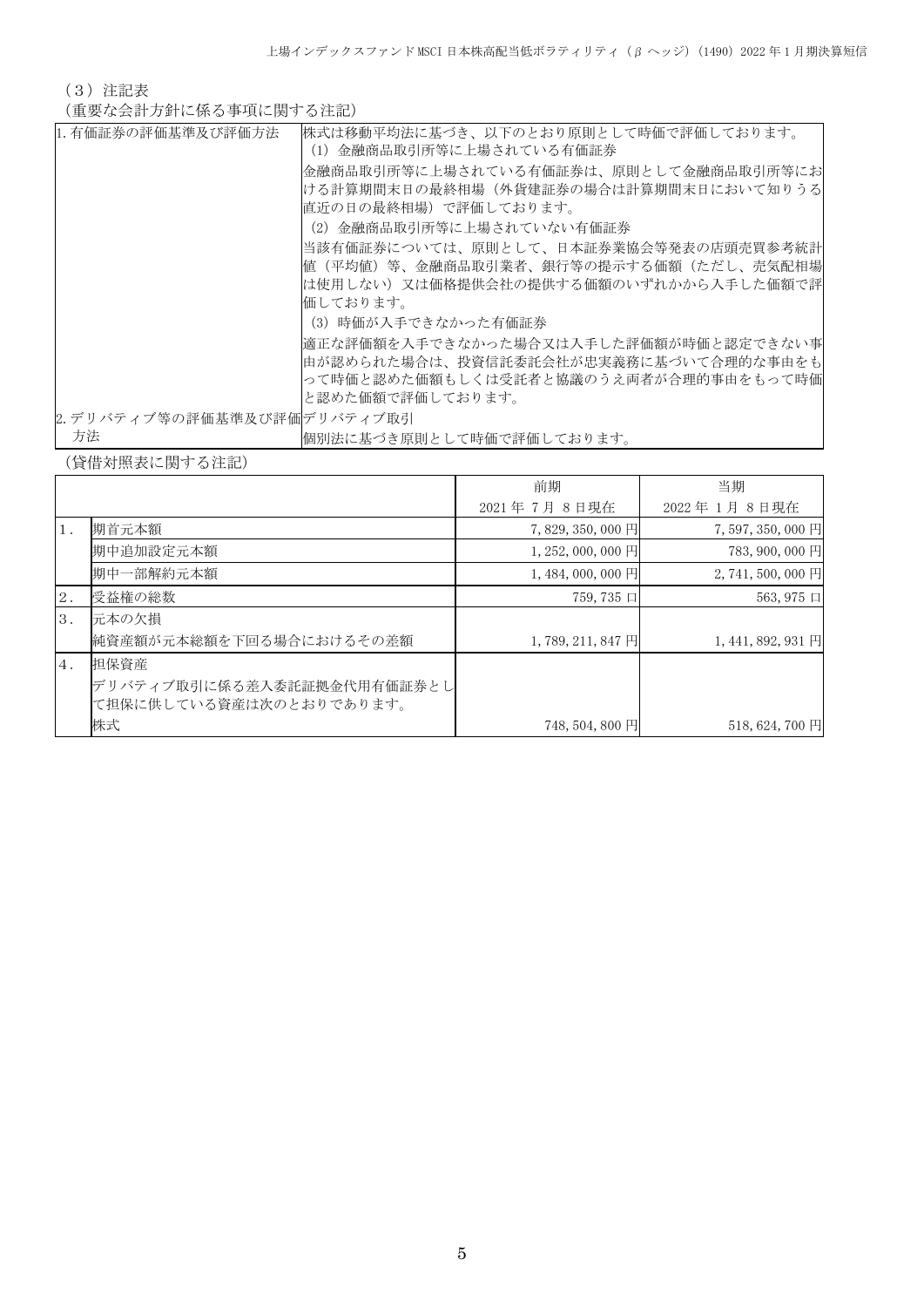(損益及び剰余金計算書に関する注記)

|   | 前期                         |                     |               | 当期                         |                |
|---|----------------------------|---------------------|---------------|----------------------------|----------------|
|   | 自 2021年1月9日                |                     |               | 自 2021年7月9日                |                |
|   | 至 2021年7月8日                |                     |               | 至 2022年1月8日                |                |
|   | 分配金の計算過程                   |                     |               | 分配金の計算過程                   |                |
|   | 2021年1月9日<br>自             |                     |               | 2021年7月9日<br>自             |                |
|   | 至<br>2021年4月8日             |                     |               | 2021年10月8日<br>至            |                |
| A | 当期配当等収益額                   | 60, 071, 015 円      | A             | 当期配当等収益額                   | $51,229,331$ 円 |
| B | 分配準備積立金                    | 89,798円             |               | B 分配準備積立金                  | 1,295,530 円    |
| C | 配当等収益額合計 (A+B)             | $60, 160, 813 \;$ 円 | $\mathcal{C}$ | 配当等収益額合計 (A+B)             | 52, 524, 861 円 |
| D | 経費                         | 8,483,558円          | D             | 経費                         | 8,228,600 円    |
| E | 収益分配可能額 (C-D)              | $51,677,255$ 円      | E             | 収益分配可能額 (C-D)              | 44, 296, 261 円 |
| F | 収益分配金額                     | 51, 384, 730 円      | - F           | 収益分配金額                     | 44, 196, 165 円 |
| G | 次期繰越金 (分配準備積立金)<br>$(E-F)$ | 292,525円            | G             | 次期繰越金 (分配準備積立金)<br>$(E-F)$ | 100,096円       |
| H | 口数                         | 730,935 口           |               | H 口数                       | 629,575 口      |
| I | 分配金額 (1口当たり)               | 70 円                | $\mathbf{I}$  | 分配金額(1口当たり)                | 70円            |
|   | 2021年4月9日<br>自             |                     |               | 2021年10月9日<br>自            |                |
|   | 至 2021年7月8日                |                     |               | 至 2022年1月8日                |                |
| A | 当期配当等収益額                   | 14, 946, 442 円      |               | A 当期配当等収益額                 | 13, 434, 810 円 |
| B | 分配準備積立金                    | 292,525円            |               | B 分配準備積立金                  | 100,096円       |
| C | 配当等収益額合計 (A+B)             | 15, 238, 967 円      |               | C 配当等収益額合計 (A+B)           | 13,534,906円    |
| D | 経費                         | 8,777,239円          | D             | 経費                         | 6,888,839円     |
| E | 収益分配可能額 (C-D)              | 6,461,728円          |               | E 収益分配可能額 (C-D)            | 6,646,067円     |
| F | 収益分配金額                     | 5,166,198円          | F             | 収益分配金額                     | $6,429,315$ 円  |
| G | 次期繰越金 (分配準備積立金)<br>$(E-F)$ | 1,295,530円          | G             | 次期繰越金 (分配準備積立金)<br>$(E-F)$ | 216,752円       |
| H | 口数                         | 759,735 口           |               | H 口数                       | 563,975 口      |
| L | 分配金額 (1口当たり)               | 6円                  | $\mathbf{I}$  | 分配金額(1口当たり)                | 11円            |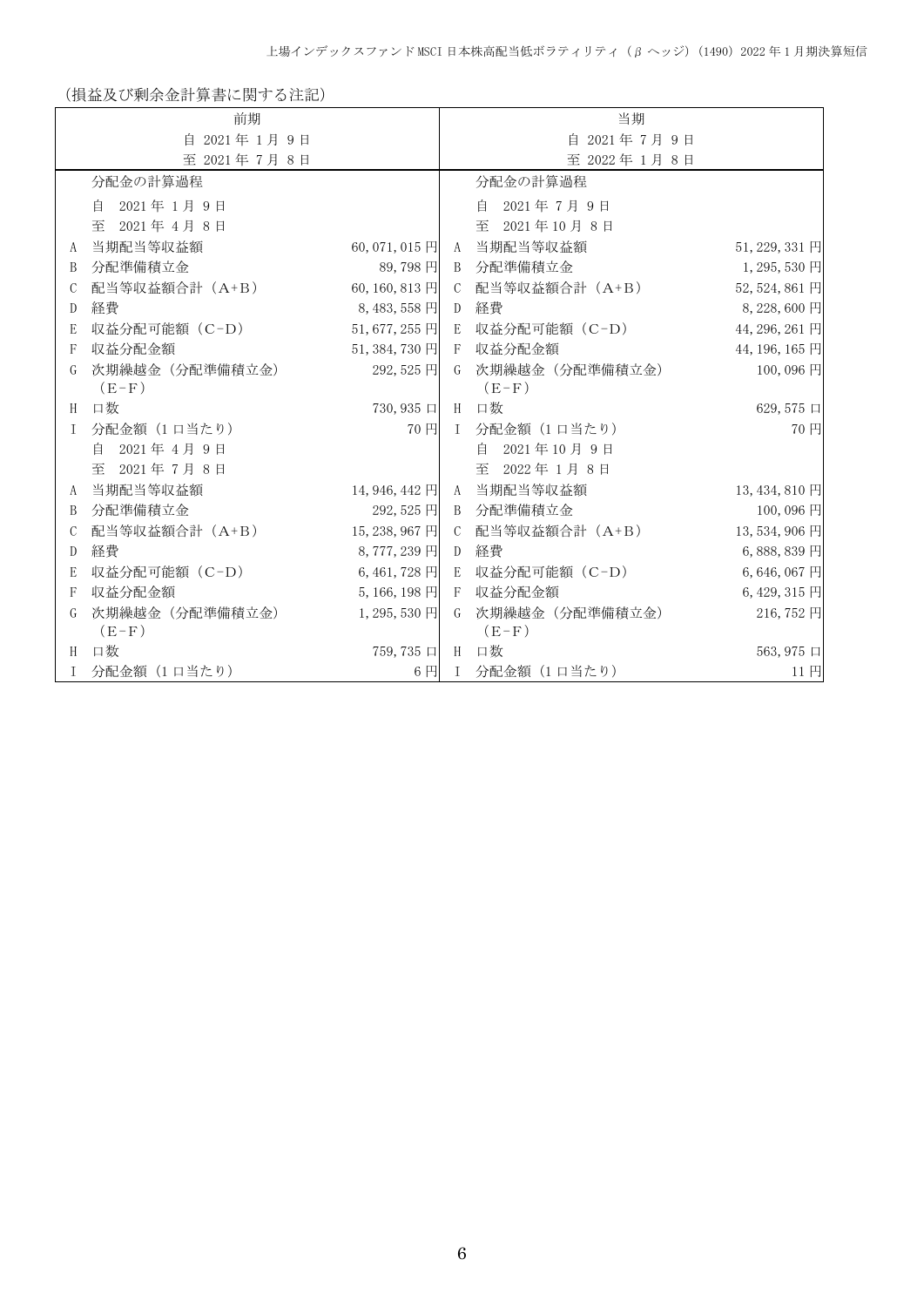(金融商品に関する注記)

Ⅰ金融商品の状況に関する事項

|                | 前期                                                                                                                                                                                                                                                                                       | 当期            |
|----------------|------------------------------------------------------------------------------------------------------------------------------------------------------------------------------------------------------------------------------------------------------------------------------------------|---------------|
|                | 自 2021年1月9日                                                                                                                                                                                                                                                                              | 自 2021年7月9日   |
|                | 至 2021年 7月 8日                                                                                                                                                                                                                                                                            | 至 2022年 1月 8日 |
| 金融商品に対する取組方針   | 当ファンドは証券投資信託として、有価 <br>証券、デリバティブ取引等の金融商品の<br>運用を信託約款に定める「運用の基本方<br>針」に基づき行っております。                                                                                                                                                                                                        | 同左            |
| るリスク           | 金融商品の内容及び当該金融商品に係 当ファンドが運用する主な有価証券は、<br>「重要な会計方針に係る事項に関する注<br> 記」の「有価証券の評価基準及び評価方 <br>法」に記載の有価証券等であり、全て売<br> 買目的で保有しております。また、主な<br>デリバティブ取引には、先物取引、オプ<br>ション取引、スワップ取引等があり、信<br>託財産に属する資産の効率的な運用に資<br>するために行うことができます。当該有<br>価証券及びデリバティブ取引には、性質<br>に応じてそれぞれ価格変動リスク、流動<br>性リスク、信用リスク等があります。 | 同左            |
| 金融商品に係るリスク管理体制 | 運用部門、営業部門と独立した組織であ<br>るリスク管理部門を設置し、全社的なリ<br>スク管理活動のモニタリング、指導の一<br>元化を図っております。                                                                                                                                                                                                            | 同左            |

## Ⅱ金融商品の時価等に関する事項

|                             | 前期<br>2021年7月8日現在                                                                                                                                                                                                 | 当期<br>2022年1月8日現在 |
|-----------------------------|-------------------------------------------------------------------------------------------------------------------------------------------------------------------------------------------------------------------|-------------------|
| 貸借対照表計上額、時価及びその差額           | 貸借対照表計上額は期末の時価で計上し<br>ているため、その差額はありません。                                                                                                                                                                           | 同左                |
| 時価の算定方法                     | (1)有価証券<br>売買目的有価証券<br>重要な会計方針に係る事項に関する注記<br>「有価証券の評価基準及び評価方法」に                                                                                                                                                   | (1)有価証券<br>同左     |
|                             | 記載しております。<br>(2)デリバティブ取引                                                                                                                                                                                          | (2)デリバティブ取引       |
|                             | 「デリバティブ取引等に関する注記」に<br>記載しております。                                                                                                                                                                                   | 同左                |
|                             | (3)上記以外の金融商品                                                                                                                                                                                                      | (3)上記以外の金融商品      |
|                             | 短期間で決済されることから、時価は帳<br>簿価額と近似しているため、当該金融商<br>品の時価を帳簿価額としております。                                                                                                                                                     | 同左                |
| 金融商品の時価等に関する事項につい<br>ての補足説明 | 金融商品の時価には、市場価格に基づく 金融商品の時価の算定においては一定の<br>価額のほか、市場価格がない場合には合  前提条件等を採用しているため異なる前<br>理的に算定された価額が含まれておりま 提条件等によった場合、当該価額が異な<br>す。当該価額の算定においては一定の前 ることもあります。<br>提条件等を採用しているため、異なる前<br>提条件等によった場合、当該価額が異な<br>ることもあります。 |                   |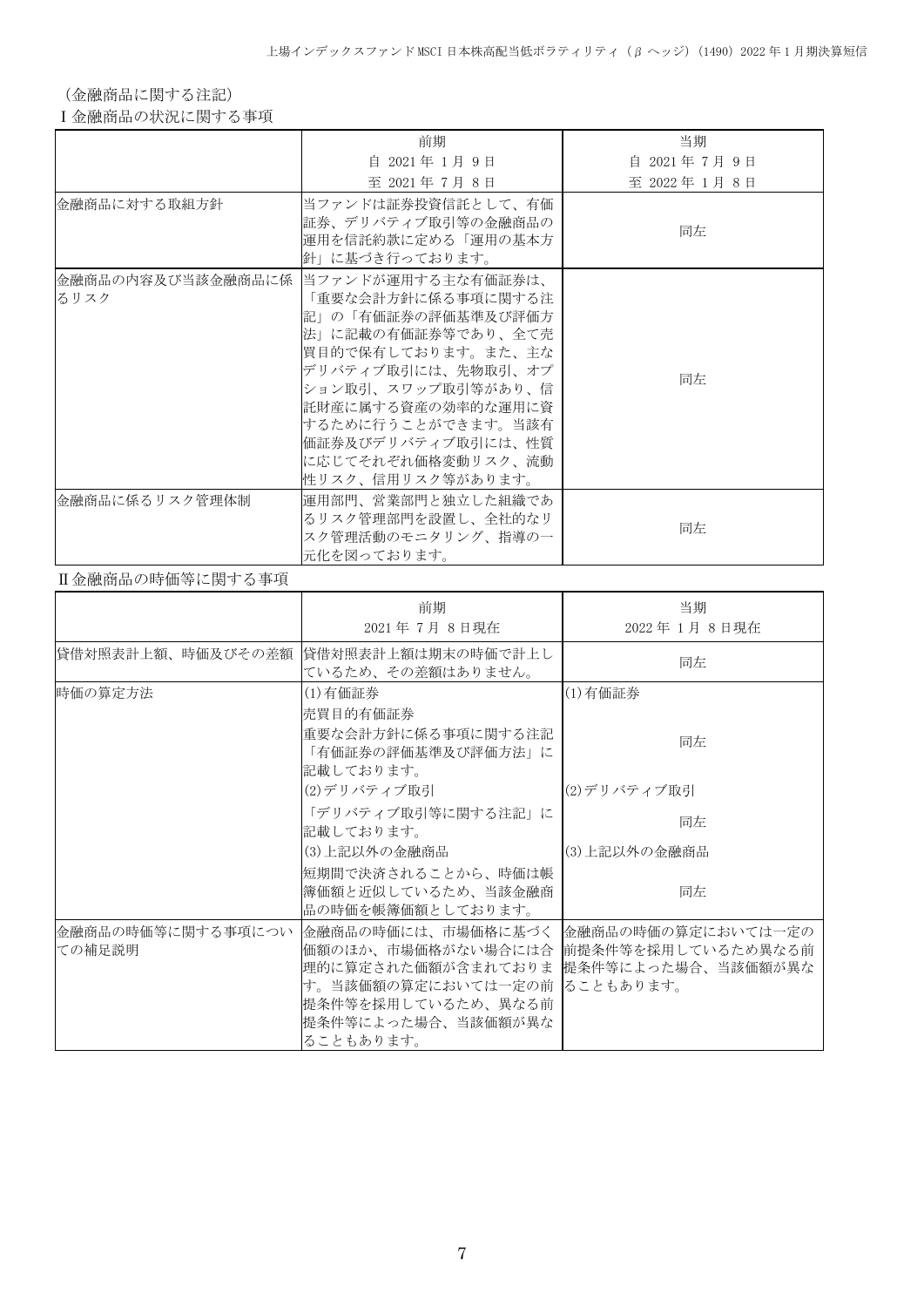# (有価証券に関する注記) 前期(2021 年 7 月 8 日現在)

売買目的有価証券

(単位:円)

| 種類 | 最終の計算期間の損益に含まれた評価差額 |                           |
|----|---------------------|---------------------------|
| 株式 |                     | $\triangle$ 190, 370, 831 |
| 合計 |                     | $\triangle$ 190, 370, 831 |

当期(2022 年 1 月 8 日現在)

売買目的有価証券

(単位:円)

| 種類 | 最終の計算期間の損益に含まれた評価差額 |             |
|----|---------------------|-------------|
| 株式 |                     | 5, 958, 265 |
| 合計 |                     | 5, 958, 265 |

(デリバティブ取引等に関する注記) 取引の時価等に関する事項

(株式関連)

前期(2021 年 7 月 8 日現在)

(単位:円)

| 区分   | 種 類      | 契約額等             |       | 時 価              | 評価損益         |
|------|----------|------------------|-------|------------------|--------------|
|      |          |                  | うち1年超 |                  |              |
| 市場取引 | 株価指数先物取引 |                  |       |                  |              |
|      | 売建       | 4, 469, 796, 000 |       | 4, 379, 880, 000 | 89, 916, 000 |
|      | 合計       | 4, 469, 796, 000 |       | 4, 379, 880, 000 | 89, 916, 000 |

当期(2022 年 1 月 8 日現在)

(単位:円)

| 区分   | 種類       | 契約額等             |       | 時価               | 評価損益                     |
|------|----------|------------------|-------|------------------|--------------------------|
|      |          |                  | うち1年超 |                  |                          |
| 市場取引 | 株価指数先物取引 |                  |       |                  |                          |
|      | 売建       | 3, 170, 825, 000 |       | 3, 186, 400, 000 | $\triangle$ 15, 575, 000 |
|      | 合計       | 3, 170, 825, 000 |       | 3, 186, 400, 000 | $\triangle$ 15, 575, 000 |

(注)1.時価の算定方法

株価指数先物取引の時価については、以下のように評価しております。

原則として特定期間末日に知りうる直近の日の主たる取引所の発表する清算値段又は最終相場で評価しておりま す。このような時価が発表されていない場合には、同特定期間末日に最も近い最終相場や気配値等、原則に準ずる 方法で評価しております。

2.株価指数先物取引の残高は、契約額ベースで表示しております。

3.契約額等には手数料相当額を含んでおりません。

4.契約額等及び時価の合計欄の金額は、各々の合計金額であります。

(関連当事者との取引に関する注記)

該当事項はありません。